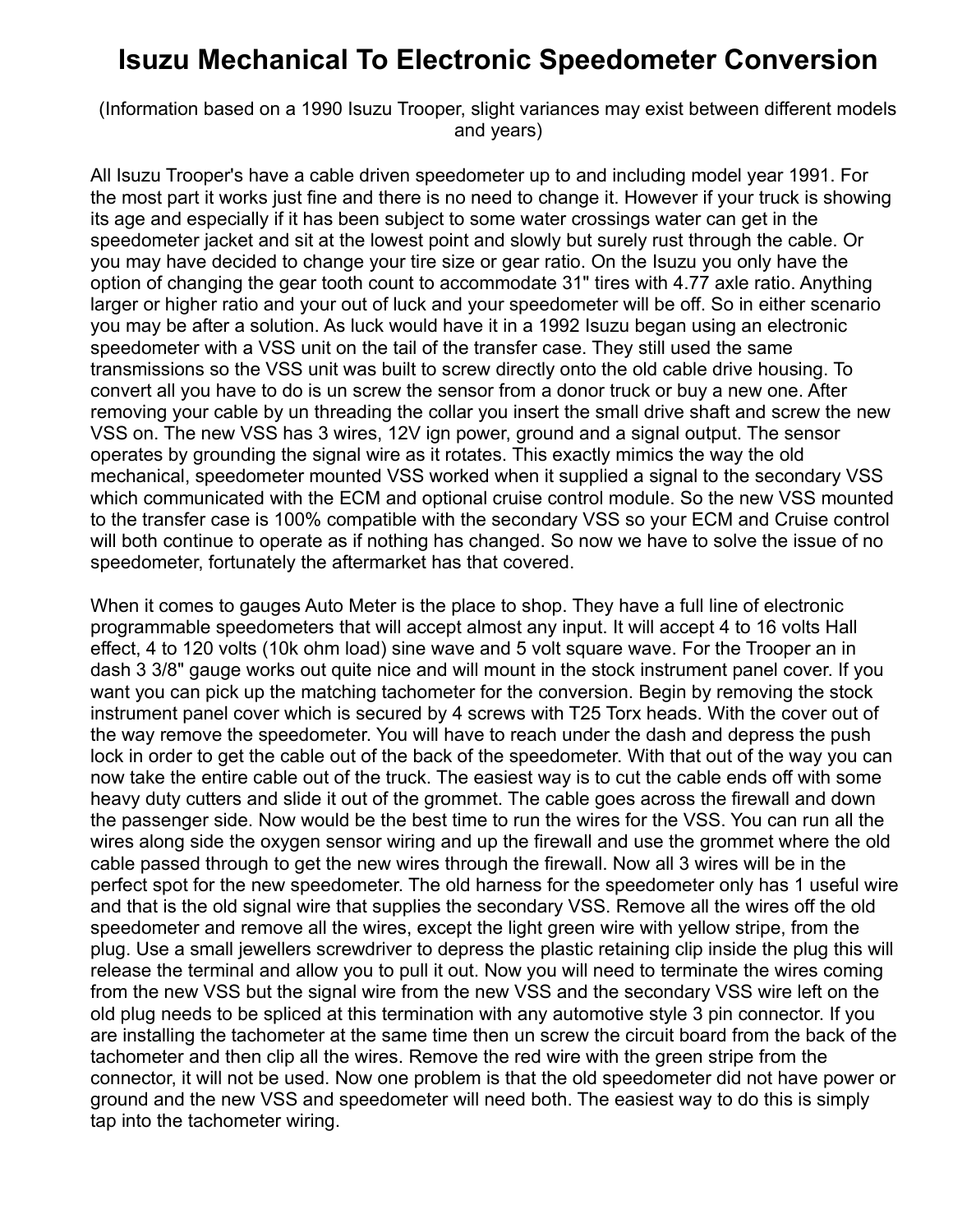

**This is how the new VSS is wired. Make sure you get the pigtail connector from the junkyard.**

Splice into the yellow, black and green/red wires by cutting a portion of the insulation off with a sharp razor blade and then wrapping your new wire around the exposed section and soldering the splice. Cover with electrical tape or shrink tube. This is how the factory does it! If you are keeping the old tachometer then no further work is needed on the tachometer. If you are replacing it with a new one then each of the wires your previously cut off of the old tachometer needs a female spade connector added to it in order to plug into the new tachometer. Once the new connectors are on, plug them into the back of the new tachometer according to the chart above. That finishes the splicing and optional tachometer wiring. Now over to the speedometer. The wires from the tachometer will have to pass behind behind the plastic of the dash board and in order to remove and install the instruments you are going to need to put in a connector. Any automotive style 3 pin connector will work fine. The wires coming off of this connector will now plug into the back of the speedometer and VSS. Terminate the yellow and black wires with a female spade connector but also install a second wire a few inches long into the same connector. The green/red wire for illumination can simply plug into the speedometer after being terminated with a spade connector. The second yellow and black wires you spliced into your spade connectors need to plug into the new VSS. If you already terminated the VSS wires then just use the appropriate matching connector. You will need to add one extra for the speedometer that supplies the pulsed signal from the VSS to the speedometer. That wraps up the wiring. if everything is done right the new gauges can easily be removed from the truck by un screwing the panel and un plugging three plugs.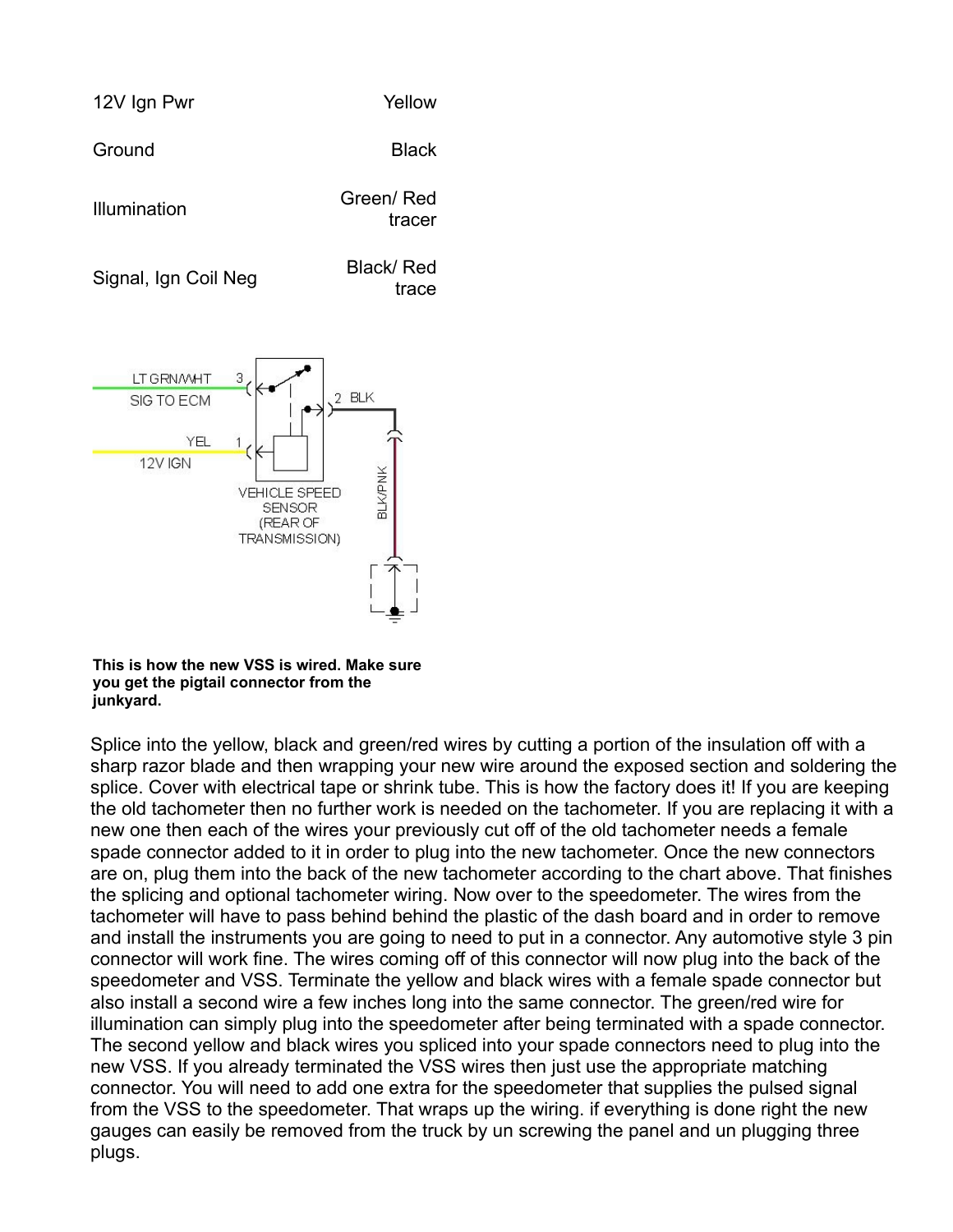Once you are finished you will have to run through the calibration procedure. The easiest way to do this is with a GPS unit and a helper watching your distance covered. Drive to a calm road and come to a stop and shut the truck off, push and hold the calibration button (trip/reset button when equipped). While holding the button, start the vehicle and continue to hold the button until the pointer sweeps to full scale and stays at full scale. Release the button. You are now in calibration "ready" mode. When you are ready to begin your calibration push and release the button again and the pointer will point straight up. Drive a 2 mile (2 kilometer for metric gauges) distance. The pointer will not move but you will see the odometer LCD screen counting the VSS pulses. Have a friend keep a close eye on the GPS and get them to have you slow down near the end of the 2 mile/kilometre distance and stop right as you hit the end. Push the button one more time and the calibration is now complete. It will be stored indefinitely until you decide to change it. Remember the accuracy of your 2 mile/kilometer distance will directly affect the accuracy of your speedometer. It is ok if you have to stop or drive and varying speeds during the calibration. All the speedometer is concerned with is the number of pulses it counts over the measured distance.



**Here are the gauges installed in the stock instrument panel cover. No modifications are needed which makes this such an inviting swap.**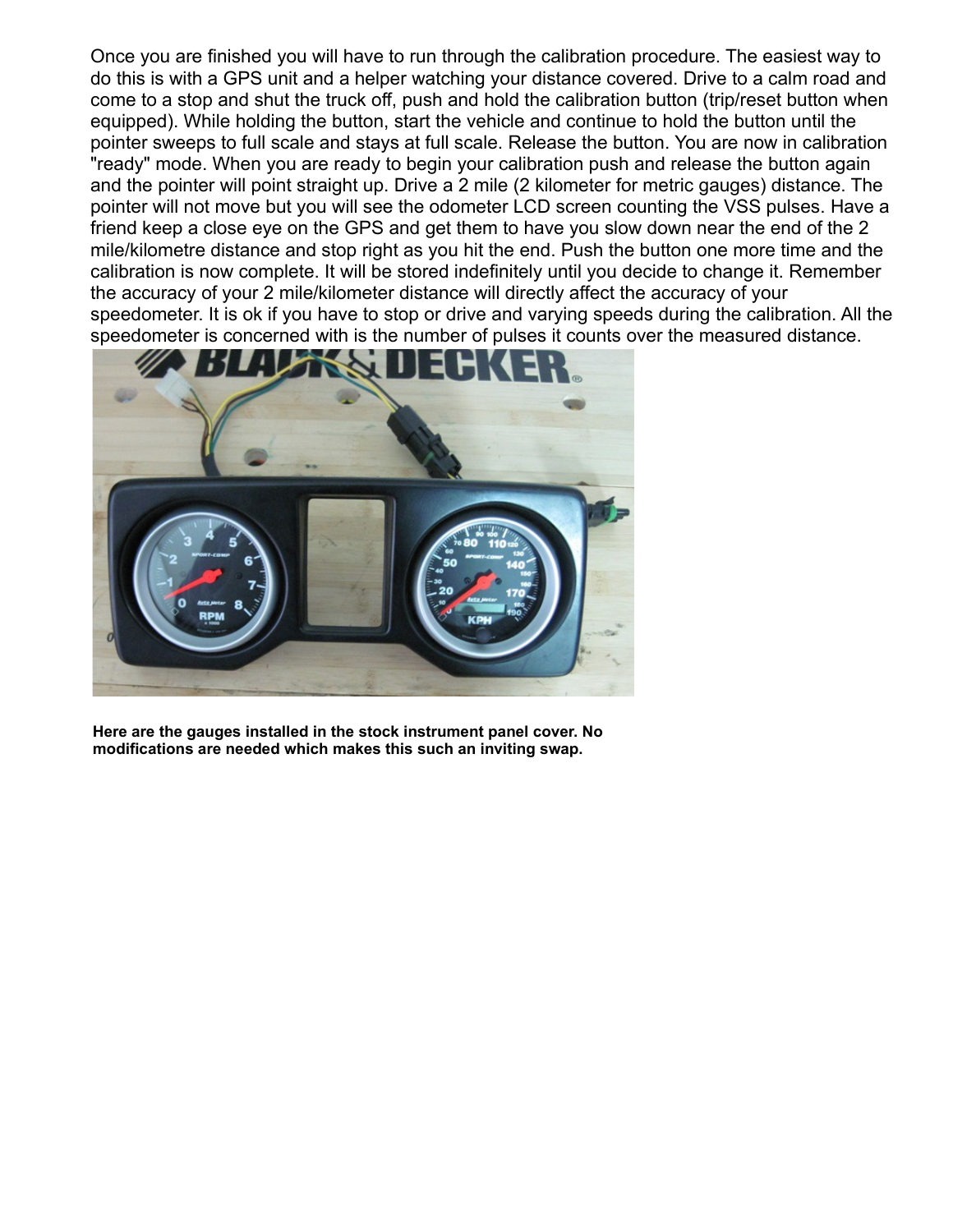

**Here is how the wiring will look when completed. The black connector on the left attaches to the new VSS wiring. The black connector in the middle goes behind the divider in the dash and the white connector on the lower right is stock tachometer plug. You can see the reinforcement rings made to provide a more solid mount for the gauge retainer. The rings are 3 3/8" ID x 4 1/8" OD 10gauge steel.**



**Here are the gauges ready for the final step of installation.**